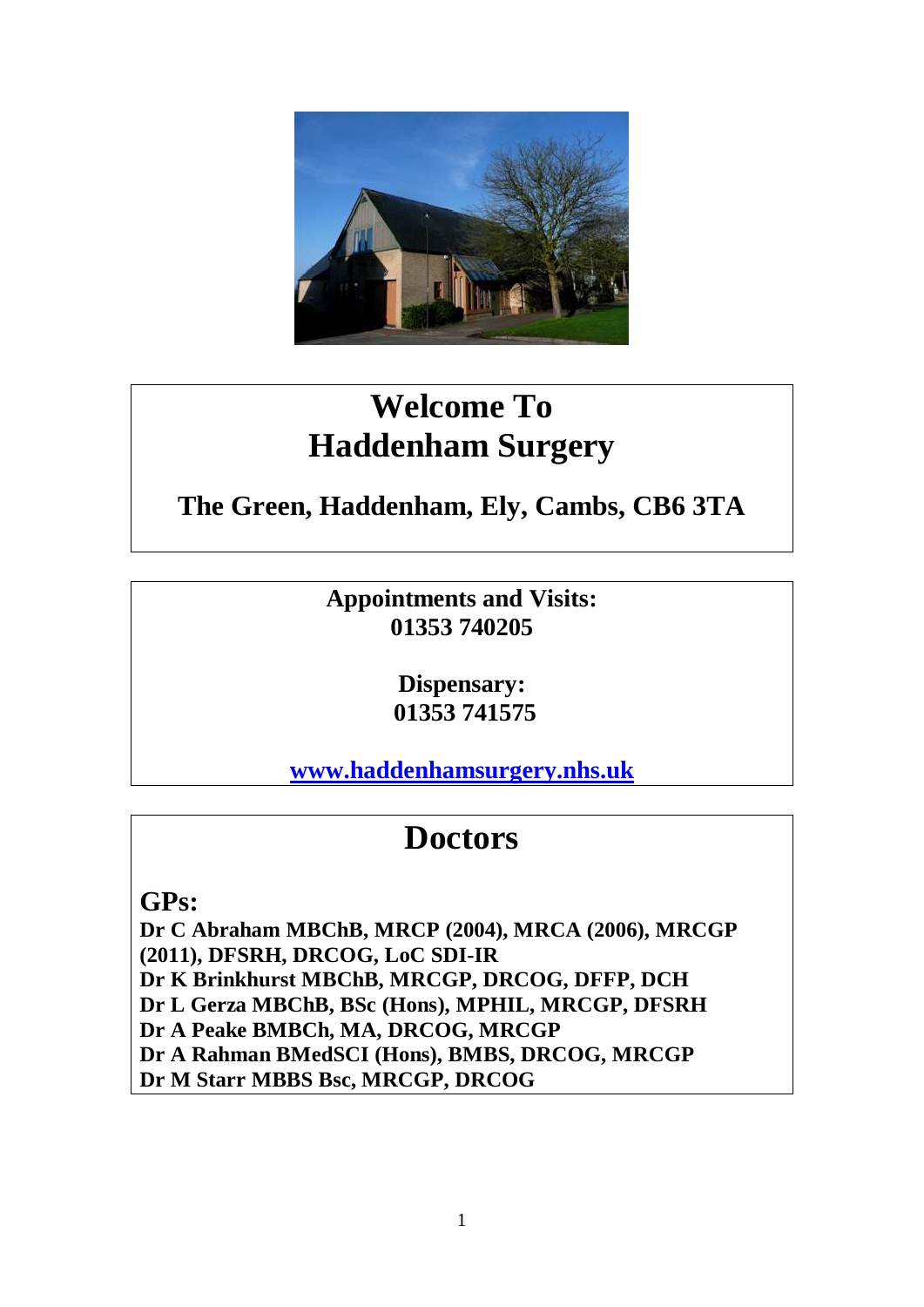# **Haddenham Surgery**

Haddenham Surgery provides personal medical services under the NHS. We aim to provide high quality healthcare to patients in the area. Our doctors, nurses and all our other staff are dedicated to offering a patient focused and professional service.

# **The Practice Staff**

**Advanced Nurse Practitioner:** The Advanced Nurse Practitioner has completed training to allow her to assist the Doctors and independently prescribe. She is very experienced in dealing with complex patients who are confined to their homes.

**Practice Nurses:** A team of Practice Nurses perform a wide variety of tasks. The Practice Nurses are able to offer care in diabetes, asthma and COPD, hypertension, coronary heart disease, cervical smears, sexual health and family planning, travel vaccinations and infant immunisations. They also deal with ear irrigation, anticoagulation, dressings and suture removal and various other nursing procedures.

**Phlebotomist:** The Phlebotomist take blood samples, perform ECG's and blood pressure readings and NHS health checks.

**Clinical Pharmacists:** The Clinical Pharmacists are involved in medication management including discussing medication issues and carrying out medication reviews with patients.

**Management**: The Practice Manager, Mrs Lynda Winter, and Assistant Practice Manager, Eloise Gracey, are responsible for the administration of the Practice. Any comments, suggestions and feedback, both negative and positive, are welcome, and should be directed to them.

**Patient Service Advisors**: The Patient Service Advisors are the vital coordinators of the Practice team. They have the responsible task of dealing with patient queries and with appointments.

**Dispensers:** The Dispensers oversee the dispensing of medicines in the Practice for dispensing patients. They also deal with any queries patients have in relation to their medication.

**Secretarial and Admin:** A group of Secretaries and Admin staff deal with hospital referrals, registrations and general administration duties.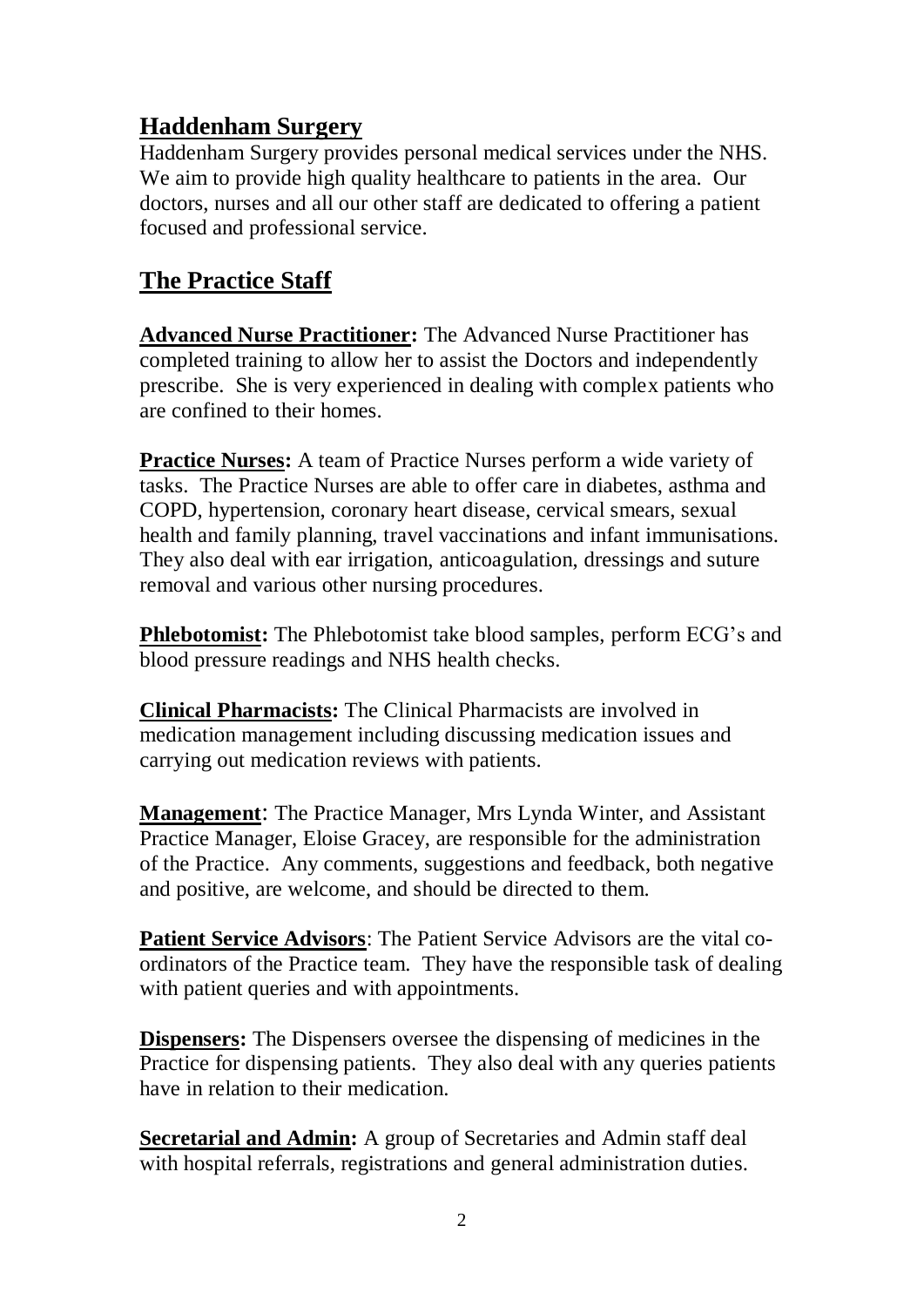# **Attached Staff**

**District Nurses:** Community Nurses based at the Princess of Wales Hospital, Ely are attached to Haddenham Surgery. They provide nursing assistance to patients who are confined to their homes. They can be contacted directly or a message can be left on their answerphone (03307 260077).

**Health Visitors:** The Health Visitors attached to Haddenham Surgery are also based at the Princess of Wales Hospital, Ely. They can be contacted directly by telephoning 03000 295050. They work closely with the Doctors and other social and healthcare professionals and are a great source of support, able to offer telephone advice, information (eg to new parents) and screening.

# **Opening Hours**

## **Haddenham Surgery**

Monday to Friday – 8.30am to 6.00pm

The Practice also provides extended hours with Doctors and Nurses, during these times the Patient Services and Dispensary are closed.

Wednesday 7.30am to 8.00am Thursday 6.30pm to 7.00pm Friday 7.30am to 8.00am

Contact via the telephone is available Monday to Friday 8.30am to 6.00pm.

Patients who need help or advice when the Surgery is closed should telephone the NHS '111' Service.

#### **Stretham Surgery**

Stretham Surgery is currently closed.

# **Extended Access Service**

Patients also have access to appointments out of surgery hours. Patients can book these appointment via our Patient Service Team.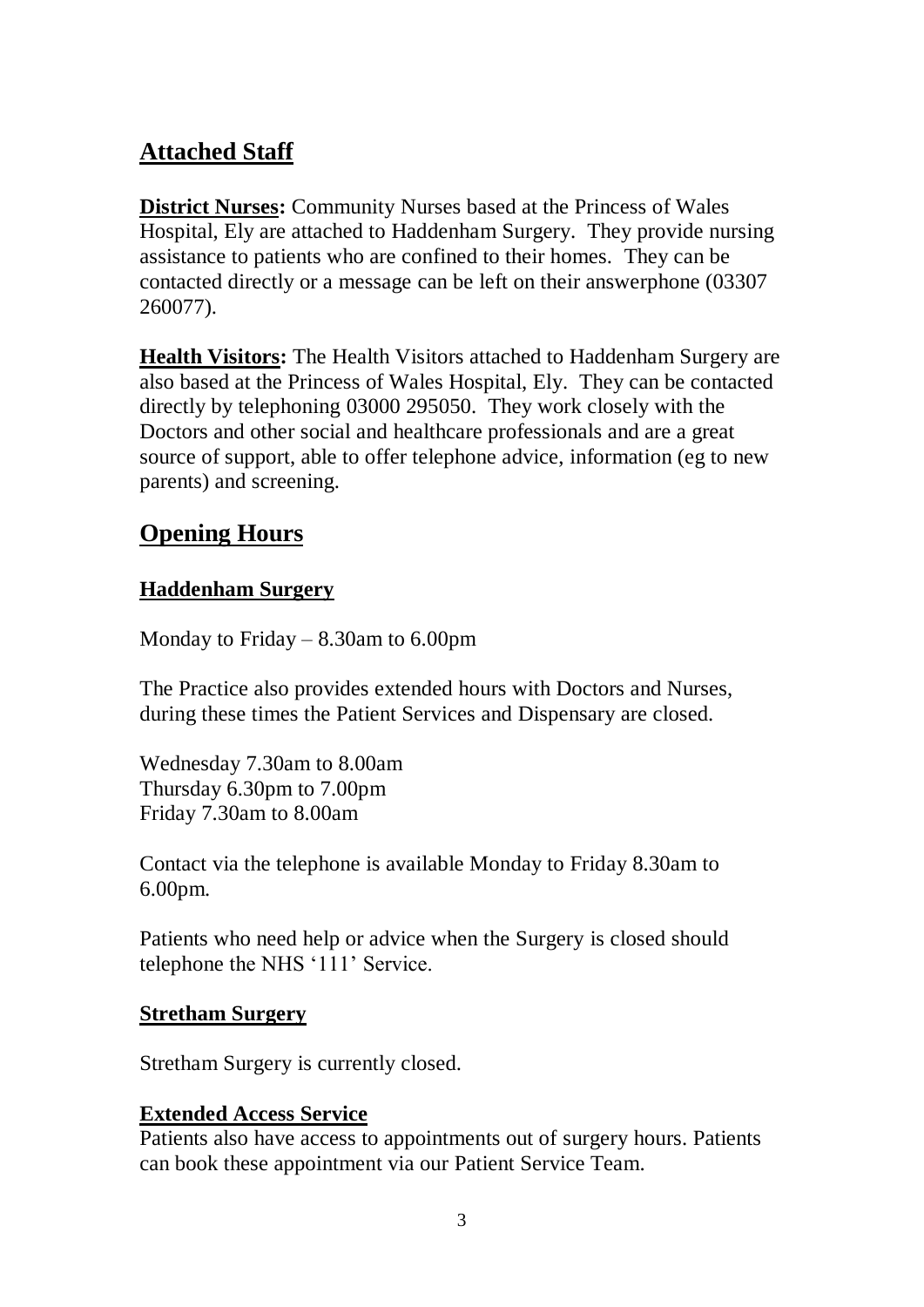## **Home Visits**

Patients are requested to telephone for these before 9.00am, if possible. This enables staff to plan visits efficiently and give you a better service.

## **The Practice Area**

Registrations will be accepted from the following villages – Haddenham, Stretham, Wilburton, Aldreth, Chittering, Little Thetford, Witchford, Witcham, Wentworth and Sutton.

## **Disabled Access**

There is full access for wheelchairs at Haddenham and limited access at Stretham

# **How To Register**

Patients wishing to register with a GP and living within the Practice area will be asked to complete a registration form and a new patient questionnaire for each family member with details of full name, date of birth, NHS number, new address, previous home address and previous GP details. We will require two forms of valid identification, one being photographic identification. If you have any problem in providing photographic evidence please speak to one of the Patient Service Team who will be able to help you.

On registration you will be given a named accountable GP. However you are welcome to see any of the GP's at the Practice.

Patients can also register for online patient access to appointment booking, repeat prescriptions and access to view medical records.

Our Practice is dedicated to improving our patients' health and wellbeing, and therefore invites all new patients for a health check. The check includes some simple tests and questions about your medical history and lifestyle. You will also have the opportunity to discuss any concerns or issues you may have.

# **Appointments**

All consultations with the Doctors, Nurses and Health Care Assistants are available both mornings and afternoons, Monday to Friday, by appointment only. Appointments can be made for Nurses and Healthcare Assistant via the Patient Service Team or by telephone. We also offer a Text Messaging Service to patients' mobile phones (over 16's only), to remind them of their appointments (a consent form will need to be completed which is available from Patient Services) and online services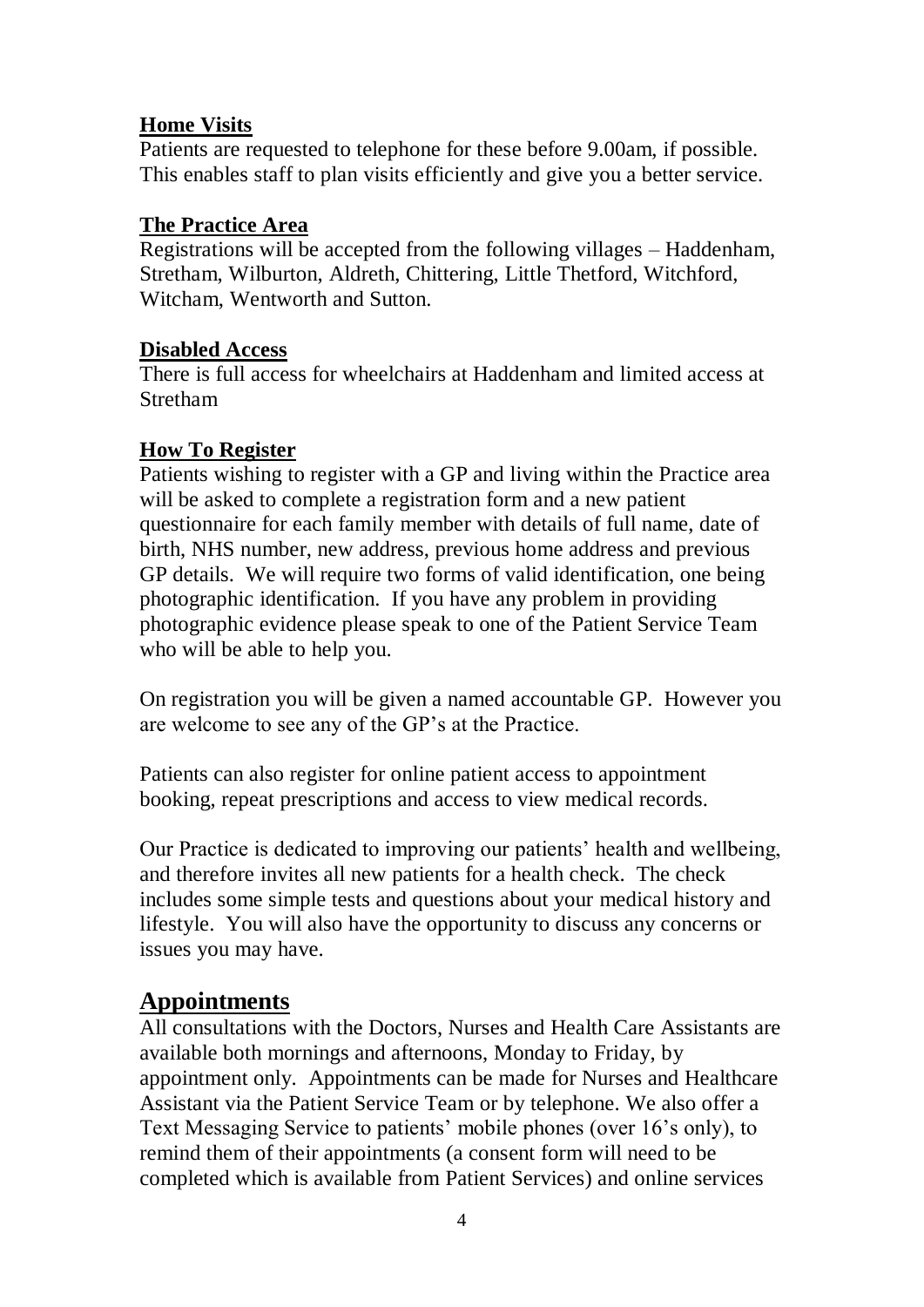to access appointment reminders, medication and requests and medical records.

#### **Doctors' Appointments**

All appointments and communications to doctors are made through the AskMyGP [\(https://my.askmygp.uk/?c=D81062#/intro\)](https://my.askmygp.uk/?c=D81062#/intro). You can go online and log into the system; using a secure message, you can explain your symptoms or problem in your own words. A GP will review the message and will respond by email or telephone. If you need to see a GP, you will be offered an appointment, but in many cases the GP will be able to help you by phone, secure message or video consultation. The practice strives to deal with patients requests within an hour but this may take longer if patient request demand is high.

If you do not have access to a computer or a smartphone you can still telephone the practice and speak to one of the Patient Services Team. The Patient Services Team have been asked by the doctors to take some brief details from you about the nature of your problem, in confidence, to help then direct the concern / query to the most appropriate person.

Appointments made with both Doctors and Nurses are for 10 minutes. If you require more than 10 minutes please advise the Patient Services Team when making your appointment.

Latecomers will be seen at the discretion of the Doctor or Nurse – you may be asked to wait or rebook.

Unfortunately many appointments are lost every week when patients fail to attend their appointments. It would considerably ease the difficulty if cancellations were telephoned in to the Patient Services Team at the earliest opportunity so that the appointment can be used by another patient. Appointments can also be cancelled online (you will need to register with the Practice to use the on-line service) or by leaving a message on 01353 740205 option 1.

At times, individual consultations over-run the allocated time, causing delays in subsequent appointments; patients are requested to be understanding of this problem.

#### **Results by Telephone**

If you would like to discuss your recent results please telephone the Patient Services Team and they will take your details, these will be forwarded onto our nursing team who will call you back.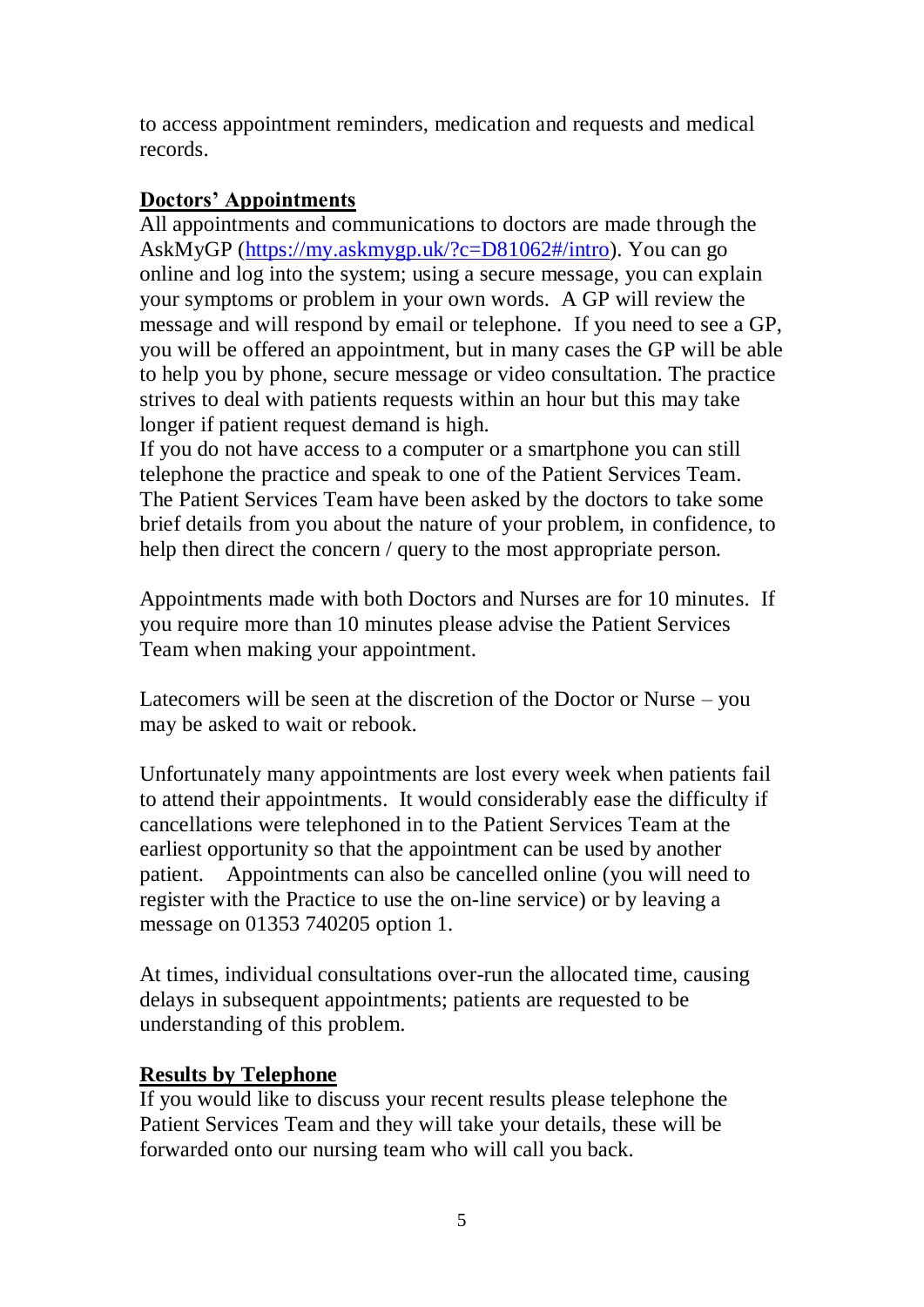# **Haddenham Patient Participation Group (PPG)**

The Haddenham PPG works alongside the Practice representing the patient's voice. All patients registered at the Practice are "members" of the Patient Group. If you are interested in joining the committee or would like more information please contact the Practice Manager and she will put you in contact with the Group. If you wish to join the "Virtual" Patient Group" to receive regular news and updates please e-mail the Chairperson of the Group [haddenhamppg@gmail.com](mailto:haddenhamppg@gmail.com) with the subject "Haddenham PPG".

# **Out of Hours Emergency Service**

When the Surgery is closed, and in a genuine medical emergency only. patients should telephone the NHS Service '**111**'. All calls will be assessed and either:

- Medical advice given.
- Referrals made to a healthcare professional for further advice.
- Arrangements made for you to be seen by a healthcare professional at a local centre (Princess of Wales Hospital, Ely, Doddington Hospital or North Cambridgeshire Hospital, Wisbech).
- Arrangements made for you to be visited at home if you are bedbound by your illness or genuinely housebound.
- A 999 ambulance dispatched if appropriate.

NHS England is responsible for commissioning these services.

#### **The Dispensary at Haddenham**

This service is available to patients who live more than **one mile** from Haddenham Surgery, excluding those living within one mile of the Sutton Pharmacy.

The Dispensary is open Monday to Friday 8.30am to 6.00pm.

If you have any queries regarding dispensing of your medication please contact the dispensary team on 01353 741575.

#### **Repeat prescriptions**

Please allow **5 working days** (excluding Saturday, Sunday and Bank Holidays) for the issue of repeat prescriptions.

Repeat requests can be handed in at the surgeries, posted or ordered online (you will need to register with the Practice to use the on-line service). We do not take repeat requests over the telephone because of the potential for error.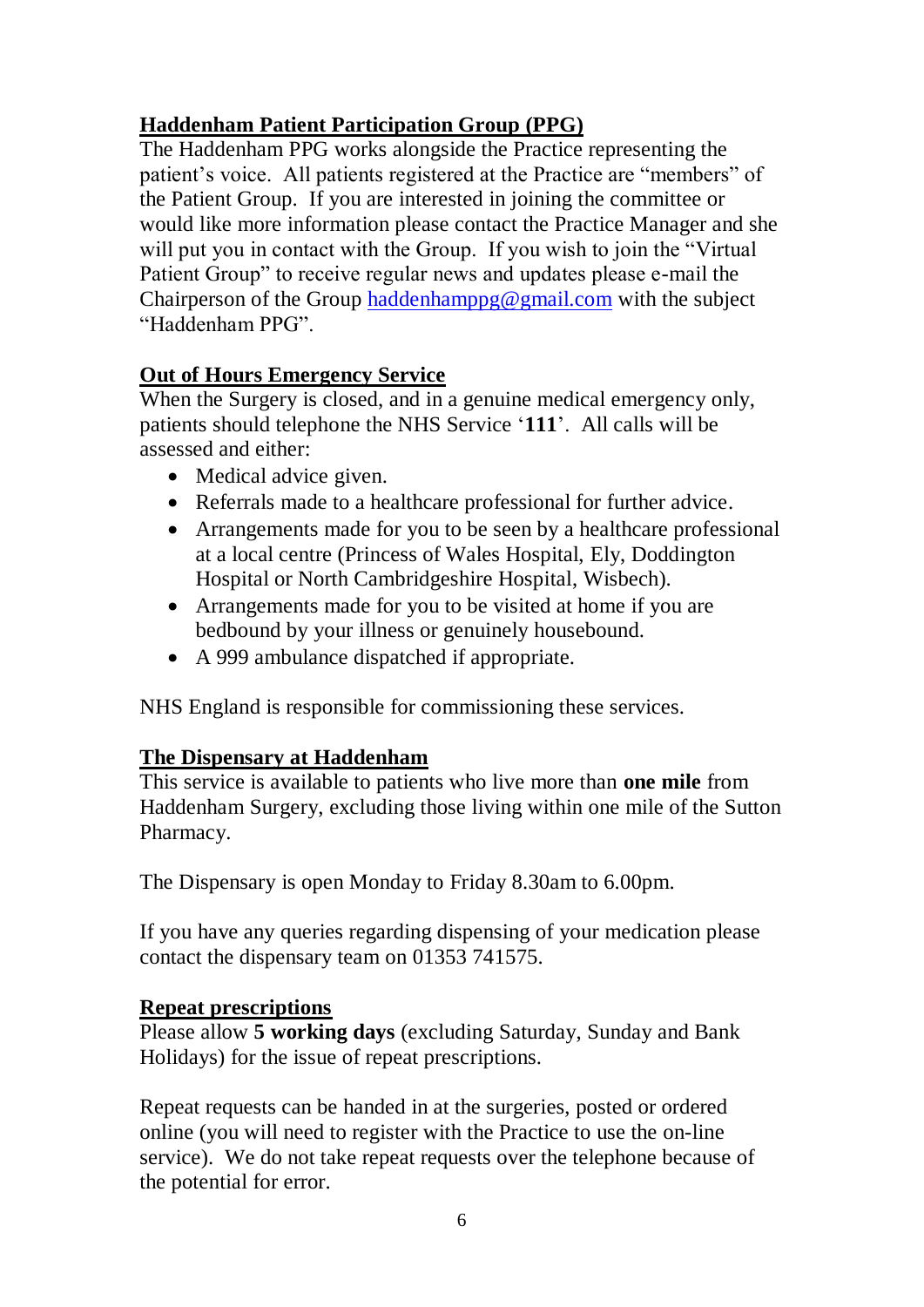# **The Minor Injuries Treatment Centre – Princess of Wales Hospital**

This is a service where Nurse Practitioners see patients. No appointment is necessary, examples of what can be treated are:

- Wounds cuts and bruises (risk of tetanus)
- Insect bites
- Minor burns and scalds
- Muscle and joint injuries, strains, sprains and limb fractures
- Minor sport injuries
- $\bullet$  Eye problems removal of foreign bodies, conjunctivitis
- Earache (patients aged two years and over)
- Sore Throats (patients aged two years and over)
- Emergency contraception

The unit is open seven days a week 8.30am to 6.00pm (including Bank Holidays). There are no x-ray facilities on a Sunday. The telephone number is 01353 656675.

# **NHS 111**

For information on any aspect of healthcare or advice from qualified nurses, this service may be used as an alternative to contacting the surgery. NHS 111 is manned 24 hours a day including Bank Holidays. The service can be accessed by telephoning 111.

# **Sick Certificates**

The patient is responsible for self-certification for the first seven days of an illness, using form SC2 which can be downloaded from [www.direct.gov.uk](http://www.direct.gov.uk/) or obtained from your employer. Thereafter, if appropriate, NHS certificates will be issued by the doctor. A consultation may not always be necessary for a certificate to be issued – please ask a member of the Patient Services Team.

# **Hospital Transport**

Patients who are unable to travel to hospital by private or public transport for medical reasons may be eligible for non-emergency patient transport. The East of England Ambulance Service NHS Trust (EEAST) provides non-emergency patient transport services for patients attending hospitals and treatment centres for NHS-funded care. Patients who think they may be eligible for transport should call the patient transport service on 03456038117.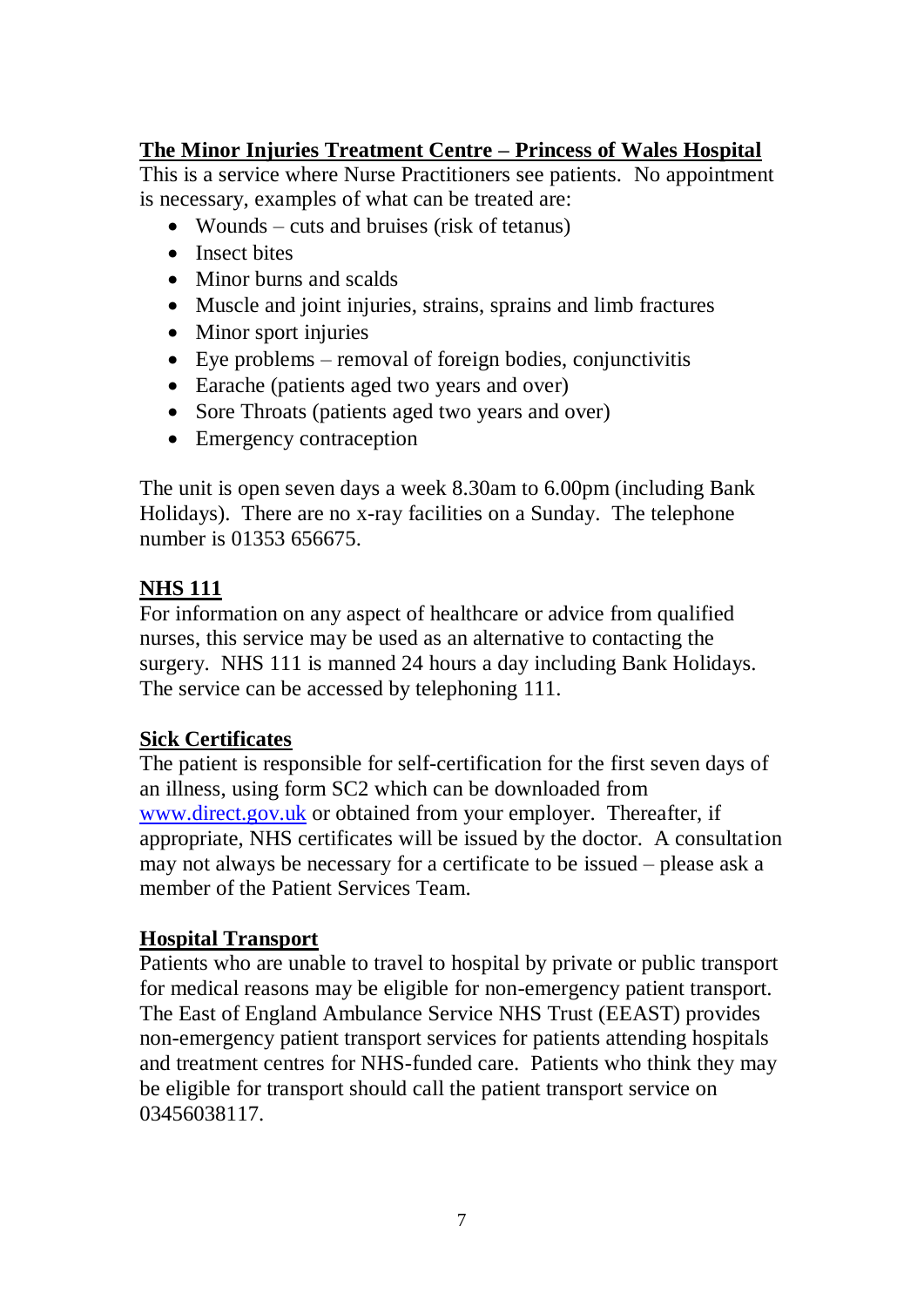## **Volunteer Car Service**

For patients who do not qualify for hospital transport there is a social car service in Ely operated by Ely & District Volunteer Bureau. For information telephone 01353 666553. There is a fee for this service.

## **Change of Personal Details**

We ask our patients to ensure that Patient Services Team are advised of any change of name, status, address or telephone number, in order for medical records to be accurately maintained.

## **Violence**

We follow the NHS zero tolerance policy and as such reserve the right to remove any patient being verbally or physically abusive from the Practice list.

## **Access to Medical Records**

We are registered and comply with the Data Protection Act (DPA) and General Data Protection Regulation (GDPR). Request for access to notes by a patient, patient's representative or outside body will be dealt with in accordance with the Acts.

#### **Summary Care Record**

There is a Central NHS Computer system called the Summary Care Record (SCR). It is an electronic record which contains information about the medicines you take, allergies you suffer from and any bad reactions to medicines you have had.

Only healthcare staff involved in your care can see your Summary Care Record, but having access to this information could make a difference to how a doctor decides to care for you, for example which medicines they choose to prescribe for you.

It is not compulsory to have an SCR, but if you choose to opt out of the Scheme, then you will need to complete the form which is available from the Patient Services Team. Once completed the surgery will record this in your notes.

# **Confidentiality**

We have a legal responsibility to keep confidential all of the information held about you. The obligation that the NHS has, together with the rights that every individual enjoys, are set out in the Data Protection Act 1998. Information about you may, however, need to be shared with others involved in your care from time to time – for example, with a hospital